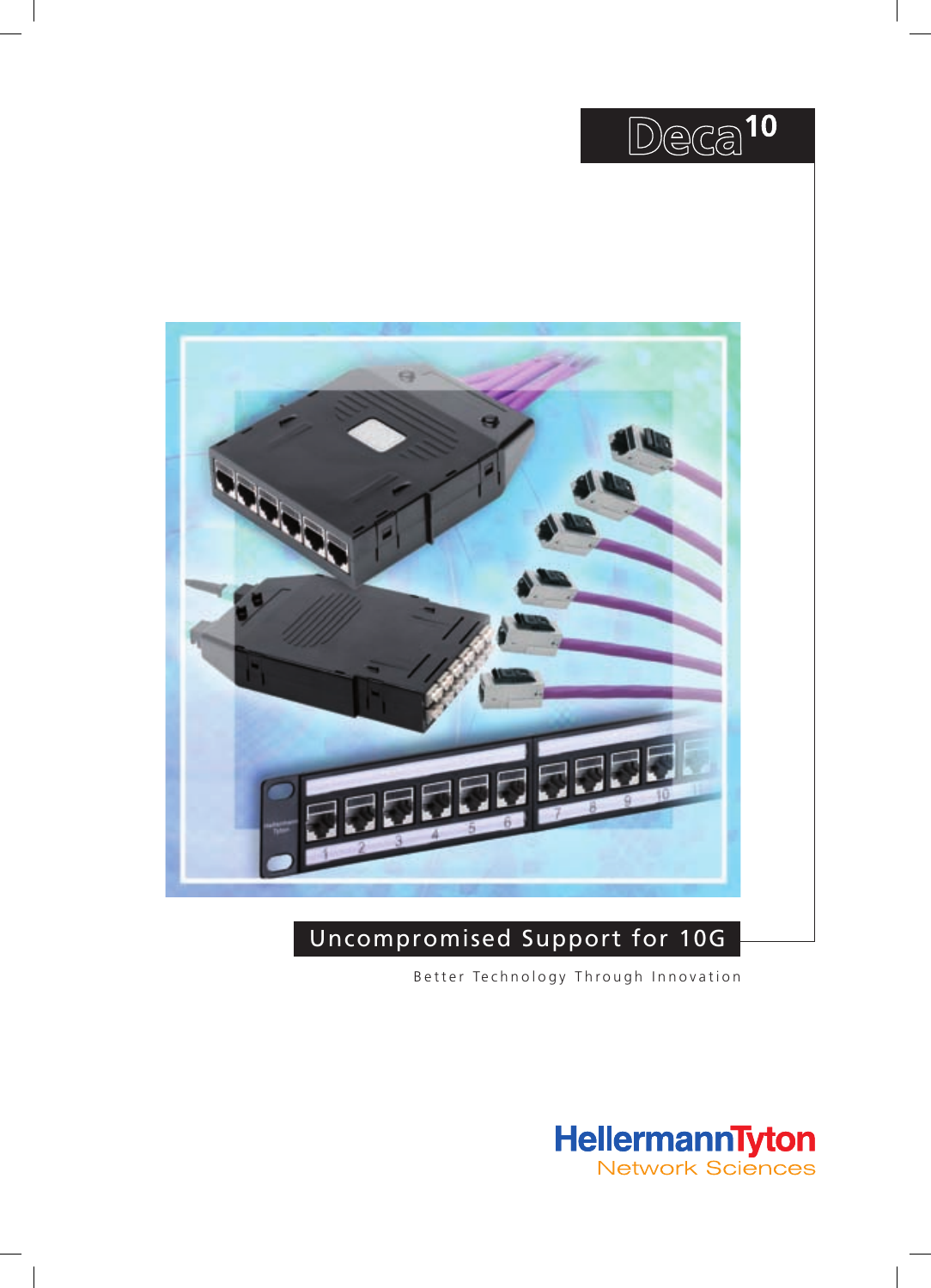## Deca<sup>10</sup> Uncompromised support for 10G systems

**HellermannTyton's new** Deca**10 system offers both copper and fibre products to support your 10G installation; making it ideally suited to Data Centres, Server Farms, Storage Area Networks (SAN), High Performance Cluster (HPC) Networks and Work Station Environments (WSE).**

The copper **Deca**10 range has been independently certified by Delta test labs to meet or exceed all link and channel requirements of the TIA Category 6A standard, ANSI/TIA/EIA-568-B.2-10, and the more demanding ISO/IEC Class EA standard, ISO/IEC 11801:2002. Delivering speeds up to 10<sup>10</sup> bits per second (10,000,000,000bps) and up to 500MHz in both copper and fibre, using **Deca**10 will help to future proof the installation. The greatest advantages will be seen where either fast or large scale data transfer rates are essential for the running of your business.



**2**

The **Deca**10 copper solution is manufactured using S-FTP Cat6A cable and can be supplied in a variety of solutions including cable, connectors and patch panels or as HellermannTyton's world class RapidNet pre-terminated system which can reduce installation times by up to 85% compared to traditional shielded installations. Also, as a shielded installation, with **Deca**10 you can achieve a higher density of cabling compared to that of a standard shielded system.

### **Key Features**

- Full end to end Cat6A solution
- Delivers higher bandwidth and greater speed
- Higher performance with minimal crosstalk and interference
- Future proof network infrastructures
- Available in a traditional solution or as the RapidNet pre-terminated solution

## **Applications**

- Data Centres
- HPC Networks
- Storage Area Networks
- Server Farms
- High Bandwidth
	- Desk based users
	- Hospitals
	- Graphics/HD Video

Earth plate to ground shielded system

Each cassette is made up of 6 individual shielded keystone jacks, secured and pre-terminated to our Cat6A cable giving 360º shielding of each connection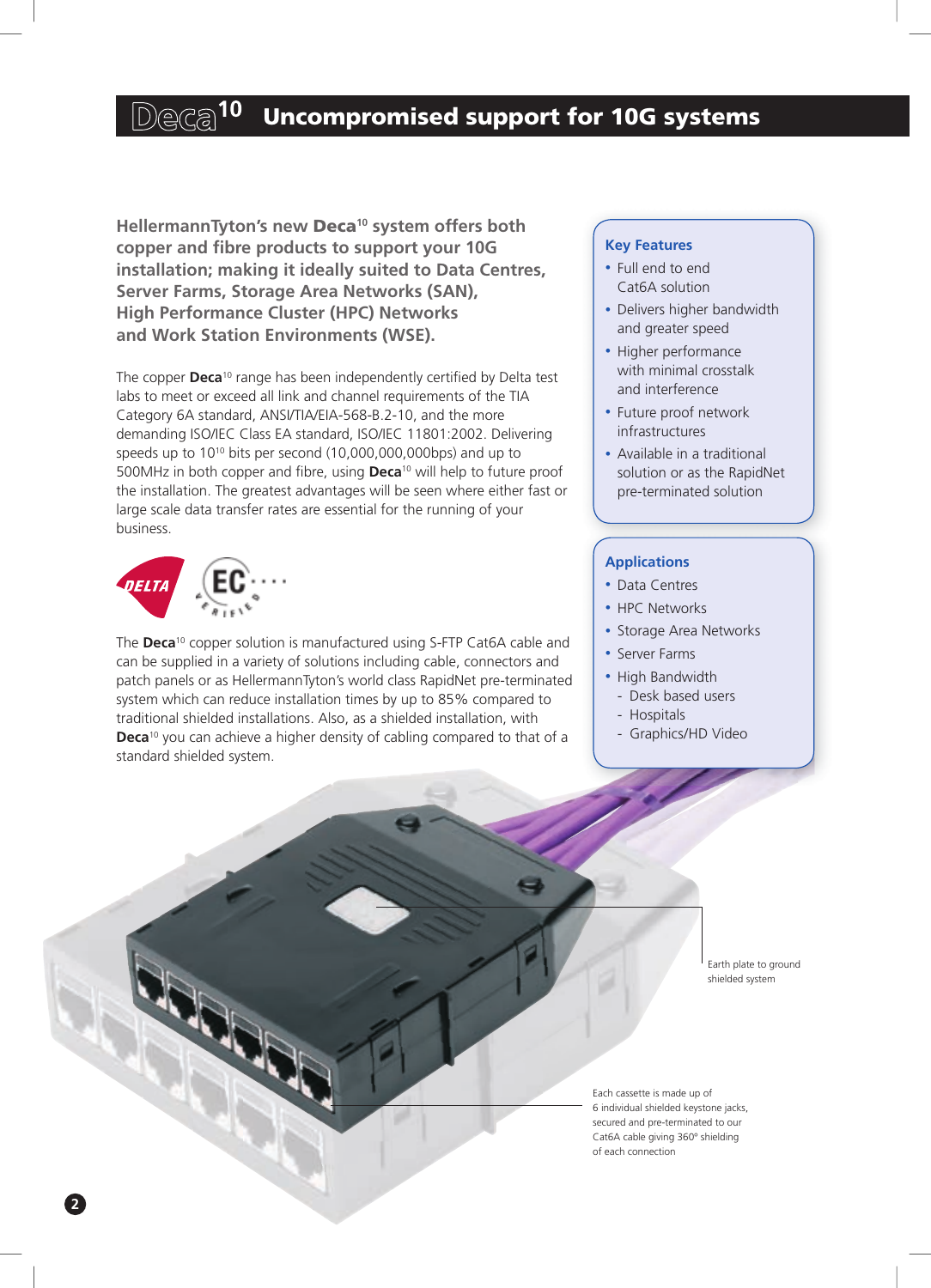#### 10 The Cat6A solution Deca

## Cat6A System – Cable and Keystone

The **Deca**10 system is backwards compatible with Cat6, Cat5E and Cat5, meaning that current hardware and extensions to existing cabling can continue to be utilised until it reaches its End of Service Life (ESOL).





The **Deca**10 cable uses an 'S' Foil shielding system which insulates the pairs from each other. This provides 360° shielding and eliminates alien crosstalk.

The **Deca**10 Keystone Jack has been uniquely designed adopting HellermannTyton's globally tried and tested 10-Pin Technology which has been designed to guarantee superior performance and connectivity.

## Test Result Data for Cat6A system link







Insertion Loss (Element 1) Pair To Pair Attenuation to Crosstalk Ratio - Forward Direction (Element 1)



**Call us on 01604 707420 or visit us online at www.htdata.co.uk**



**3**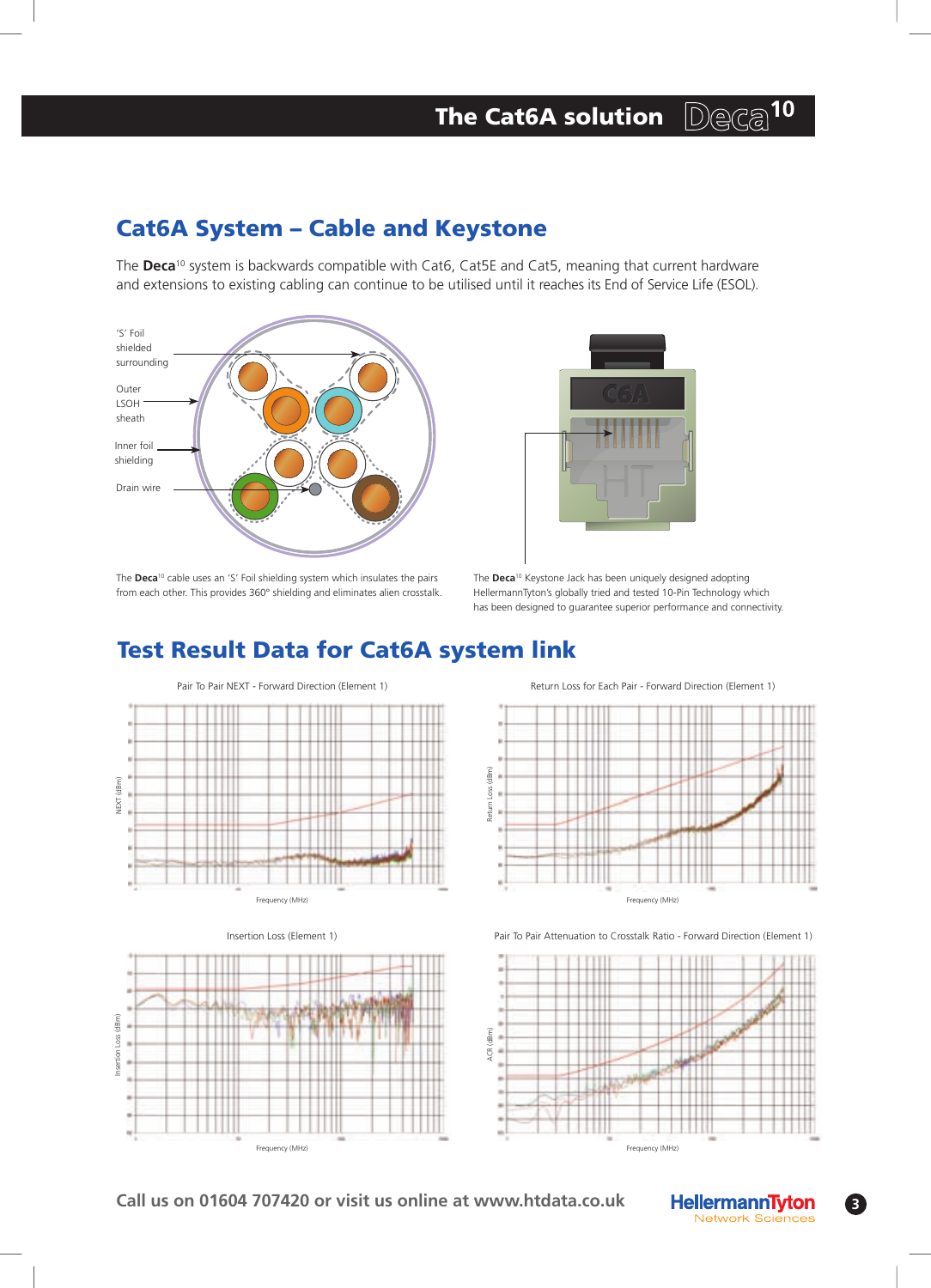## Deca<sup>10</sup> Uncompromised support for 10G systems

## Uncompromised Support for 10G

**The** Deca**10 copper keystone has been designed to be 'non-punchdown'. All 8 terminations are made at once using our special high speed termination tool, helping to ensure quality and consistency of the connections and speeding up the termination process.** Deca**10 also supports backwards compatibility to Cat6, Cat5E and Cat5 by using standard RJ45 shielded connectors.**



Deca**10 Traditional Products**



The **Deca**10 keystone patch panel has been designed to accommodate the **Deca**<sup>10</sup> Keystone Jack ensuring that the shielded system is maintained by giving a choice of ground stud positions on the integral grounding bar and includes rear cable management.

The Cat6A keystone tool is required to terminate the cable within the keystone. The tool is simple to use and ensures a good connection, trimming the cores and terminating in 1 single action.

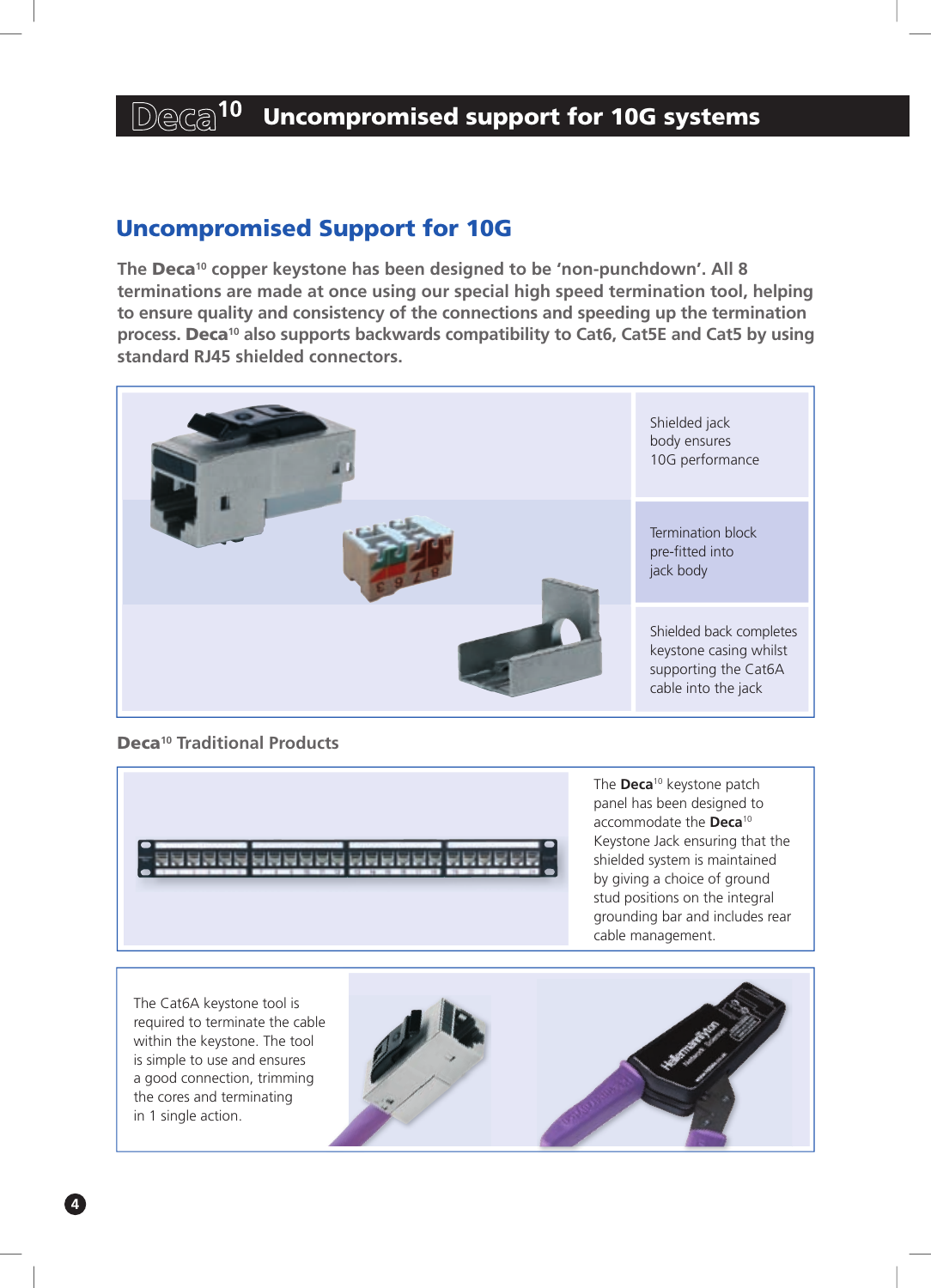# RapidNet Deca<sup>10</sup>

## Deca**10** RapidNet – Performance and Flexibility

## Deca**10 RapidNet Cassette**

The **Deca**10 RapidNet cassette is pre-terminated with 6 **Deca**<sup>10</sup> Keystone Jacks earthed to a plate within the cassette. The earth plate in the cassette then makes contact with the earth points on the **Deca**<sup>10</sup> RapidNet panel. The **Deca**10 cassette is manufactured with a simple push clip mechanism and polarising pips to prevent incorrect insertion.



## Deca**10 RapidNet Panel**



The **Deca**10 RapidNet panel accommodates four 6-way **Deca**10 cassettes, allowing 24 Cat6A connections per 1U of space. The integral earthing plate grounds each cassette helping to guarantee 10G performance by giving continuity of the 360° shielding.

## Deca**10 RapidNet Options**

The **Deca**10 RapidNet system not only guarantees performance but also offers flexibility for different applications. The options include:

- Cassette to cassette
- Cassette to keystone
- Cassette to free end.





**5**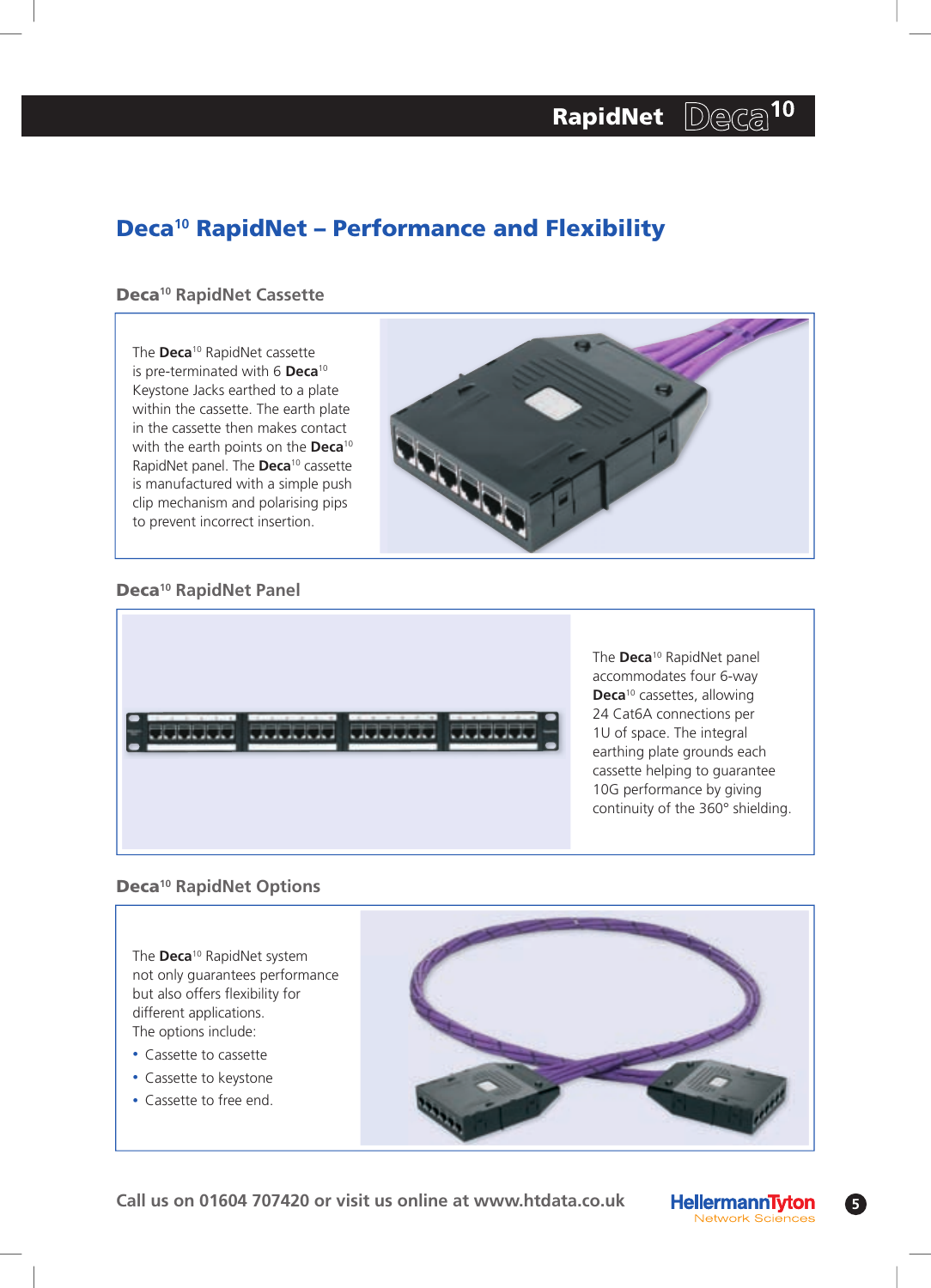## $D$ eca<sup>10</sup> RapidNet Fibre

## MTP and Pre-Terminated

**The fibre optic range is available in RapidNet for either MTP connectivity or pre-terminated options which both help to significantly reduce the installation time by up to 95% while maintaining factory quality terminations. Either system is available with a choice of connections such as LC or SC with LC giving up to 96 connections (48 ports) in a 1U space.**

MTP connections allow for quick and easy fibre installations and are suited for data centres and areas where there is limited apertures between rooms for cabling.



The new cassette design allows for simple installation of up to 24 connections per cassette (12 fibres per MTP connector) or a 24 core OM3 fibre cable.

The pre-terminated fibre cassette is available in high density LC (24 Fibre) and SC (12 Fibre) versions as well as standard versions in both LC and SC.



The MTP solution presents 12 fibres in one single connector

### **Key Features**

- Available as MTP or preterminated in high or standard density LC and SC connections
- Factory pre-terminated and tested (with test results supplied)
- New cassette release mechanism – redesigned as a single press plate
- MTP connection makes installation quicker and easier, especially where space is limited
- Reduce installation time by up to 95%
- Cassette to cassette for back-bone fibre
- Cassette to LC or SC flying ends

### **Applications**

- Data Centres Fast installation where there is limited cabinet and rack space
- •Disaster Recovery Terminated and ready for use
- Campus Building to building connectivity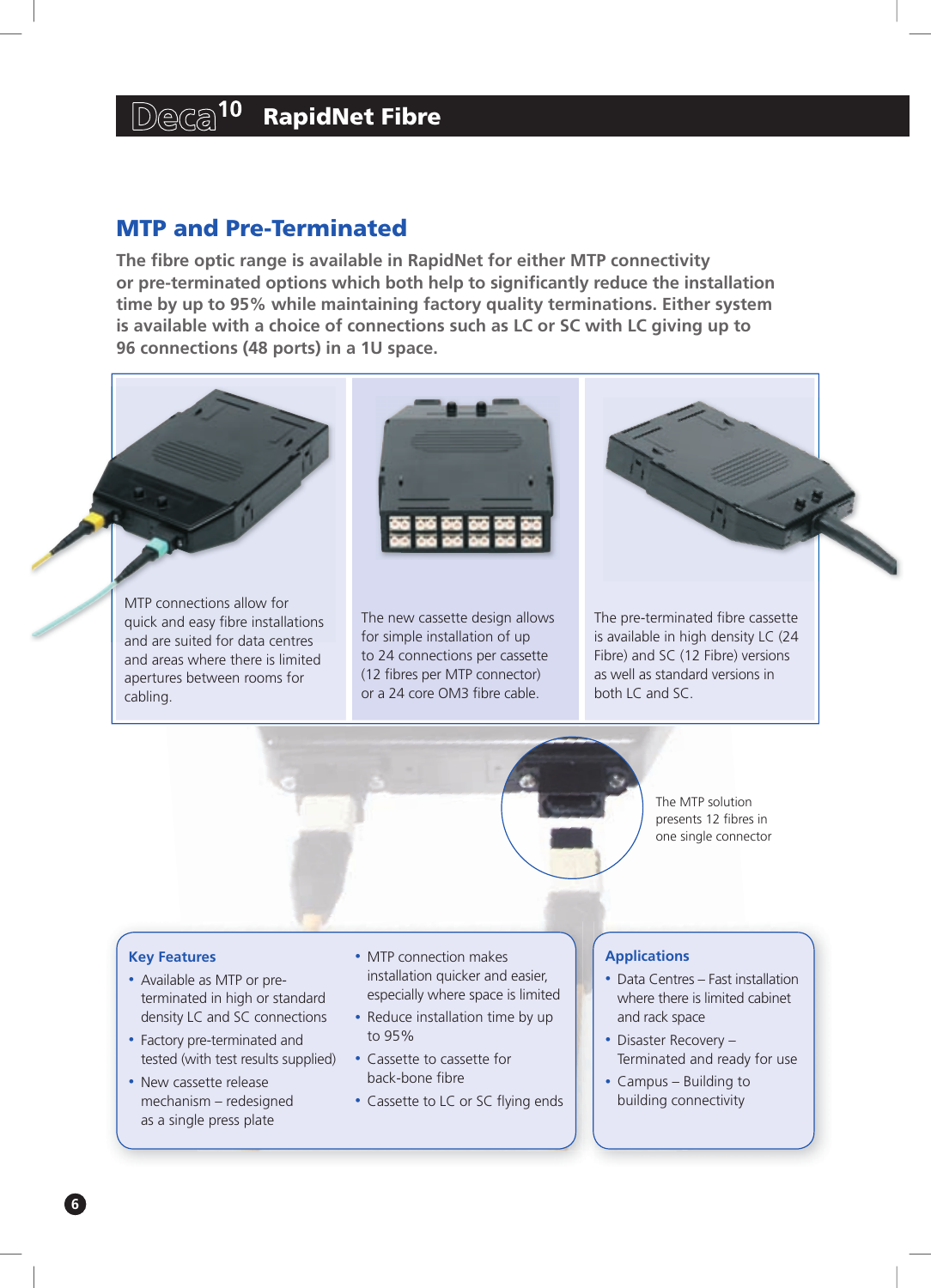## LC and SC Connector Options





Up to 96 LC connections in 1U (48 ports). Available in both MTP and pre-terminated options.

## **Flexibility –**

Choose the connection type and density you require.

| <b>LC DX High Density</b>                           |                    | <b>SC DX High Density</b> |                    | <b>LC DX Standard</b> |                    | <b>SC SX Standard</b> |                    |
|-----------------------------------------------------|--------------------|---------------------------|--------------------|-----------------------|--------------------|-----------------------|--------------------|
| <b>Maximum Number of Connections (Ports per 1U)</b> |                    |                           |                    |                       |                    |                       |                    |
| <b>MTP</b>                                          | Pre-<br>terminated | <b>MTP</b>                | Pre-<br>terminated | <b>MTP</b>            | Pre-<br>terminated | <b>MTP</b>            | Pre-<br>terminated |
| 96(48)                                              | 96(48)             | 48(24)                    | 48 (24)            | 48(24)                | 48(24)             | 24(12)                | 24(12)             |
| ගය පහ සහ                                            |                    |                           |                    |                       |                    |                       |                    |

## **Fibre Options**



Patch leads and pigtails are manufactured with a choice of fibre and connectors. Every connection is tested after manufacture to check insertion and return loss.



The RapidNet MTP Fan-out Assembly or 'Spider' is available with:

- •6 or 12 connections with SC and LC terminals
- •Cassette to fan-out
- •Cassette to cassette (with MTP back-bone fibre)



- Fibre Cassette to Terminated End
- •Available in both LC and SC formats
- Easy installation into traditional fibre panels
- •Completely pre-tested and pre-terminated